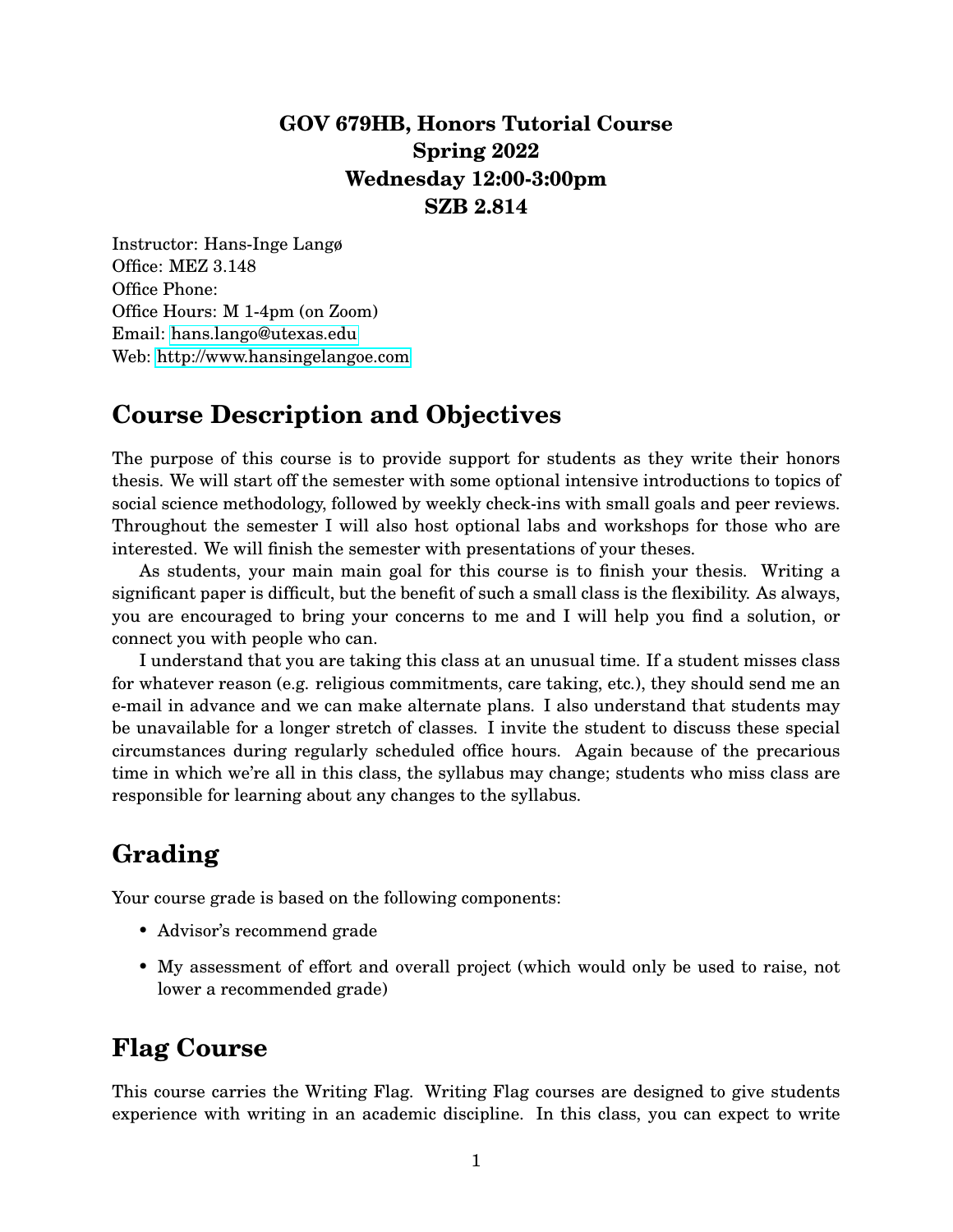regularly during the semester, complete substantial writing projects, and receive feedback from your instructor to help you improve your writing. You will also have the opportunity to revise one or more assignments, and you may be asked to read and discuss your peers' work. You should therefore expect a substantial portion of your grade to come from your written work. Writing Flag classes meet the Core Communications objectives of Critical Thinking, Communication, Teamwork, and Personal Responsibility, established by the Texas Higher Education Coordinating Board.

This course also carries the Independent Inquiry flag. Independent Inquiry courses are designed to engage you in the process of inquiry over the course of a semester, providing you with the opportunity for independent investigation of a question, problem, or project related to your major. You should therefore expect a substantial portion of your grade to come from the independent investigation and presentation of your own work.

### **Course and University Policies**

**Academic Freedom:** I encourage and value student participation. You will no doubt encounter point of views that differ from your own. Students in this class come from a variety of personal and academic backgrounds and these backgrounds may lead to a variety of perspectives on the social world. I believe that having a variety of viewpoints will make our discussions more interesting and will allow us to learn from each other. We will maintain a respectful dialogue even when we disagree and no student's grade will be affected by his or her personal views.

**Changes to Syllabus:** The readings and schedule of the syllabus are subject to change, but any such changes will be noted with an announcement either in class and/or via email, as well as an updated copy of the syllabus posted online at the course website and/or Canvas.

**Disability Accommodations:** Students will disabilities may request appropriate academic accommodations from the Division of Diversity and Community Engagement, Services for Students with Disabilities, 471-6259, [http://www.utexas.edu/diversity/ddce/ssd/.](http://www.utexas.edu/diversity/ddce/ssd/) If you require accommodation, it is your responsibility to bring your note to me EARLY in the semester so we can work our arrangements.

**Emergency Evacuation Policy:** In the event of a fire or other emergency, it may be necessary to evacuate a building rapidly. Upon the activation of a fire alarm or the announcement of an emergency in a university building, all occupants of the building are required to evacuate and assemble outside. Once evacuated, no one may re-enter the building without instruction to do so from the Austin Fire Department, University of Texas at Austin Police Department, or Fire Prevention Services office. Students should familiarize themselves with all the exit doors of each room and building they occupy at the university, and should remember that the nearest exit routes may not be the same as the way they typically enter buildings. Students requiring assistance in evacuation shall inform their instructors in writing during the first week of class. Faculty members must then provide this information to the Fire Prevention Services office by fax (512-232-2759), with "Attn. Mr. Roosevelt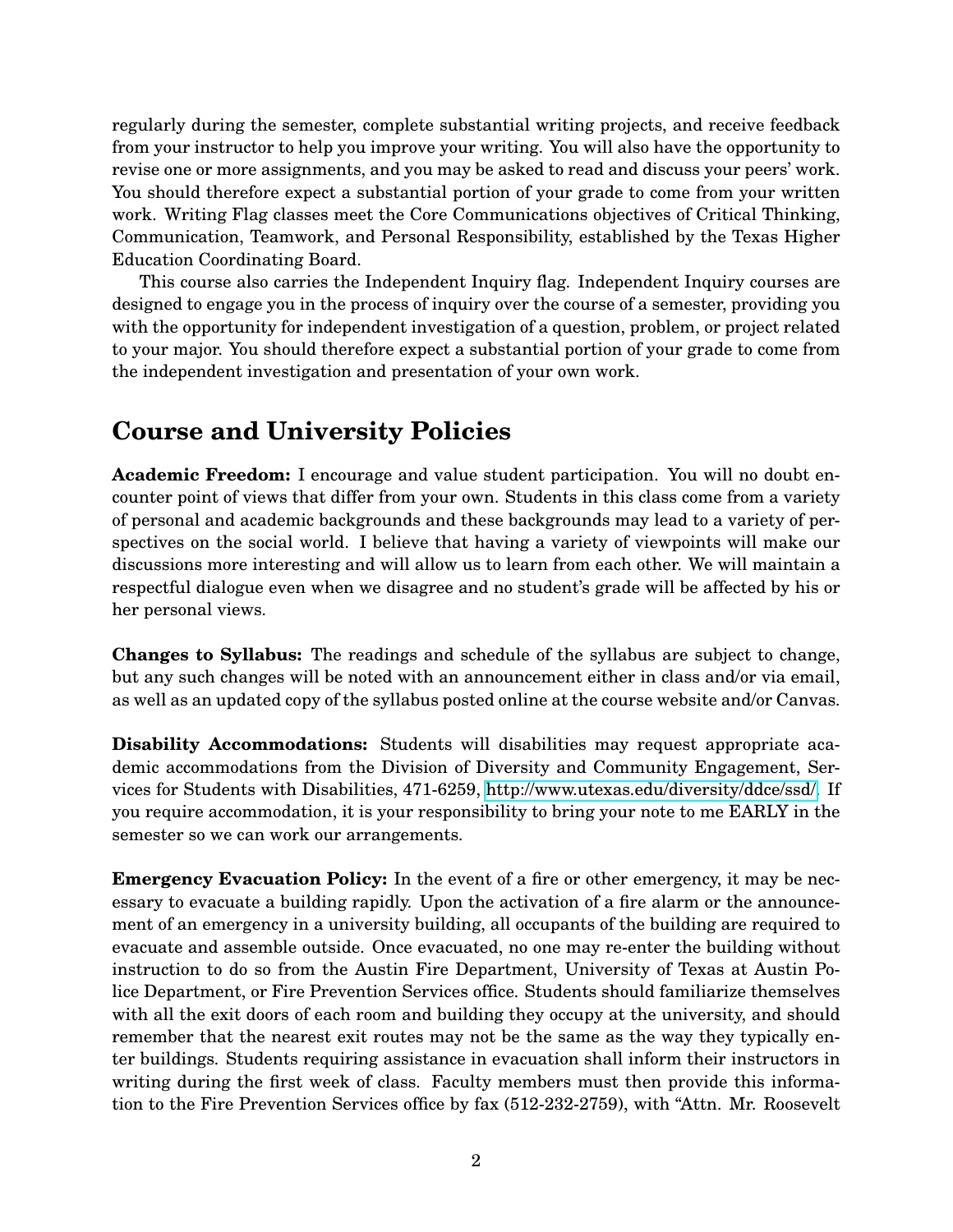Easley" written in the subject line.

**Late Assignment Policy:** Everyone has times in the semester where they are busy, they are sick, or life catches up to them. To allow for some flexibility in your schedule, you have 2 "late days" built into the schedule. That is, you can, for any reason, turn in an assignment up to 48 hours late. Alternatively, you may use 1 late day on 2 assignments (Anything turned in after the class period where something is due is considered late). These may only be used as whole days (i.e. you can't distribute them as hours late on all assignments). You don't need to explain why they are late. Please just note in your email that you are using your late day(s). These are the only extensions that I will grant during the semester, so if you use them both in the first week, they are gone. [Please see me to discuss any extreme cases of illness and family emergencies.]

**Plagiarism and Academic Integrity:** Using someone else's work in your own writing without giving proper credit is considered plagiarism, a serious form of academic dishonesty that can result in severe penalties. Copying someone else's work, buying a paper and submitting it as your own, copying and pasting text (even with changes), or borrowing images from an online source, are some examples of plagiarism. Even if you plagiarize accidentally, you can be held responsible and penalized.

Learning to cite sources appropriately is an important part of becoming a professional. When you are unsure about citation, you are encouraged to **ask your instructor** (who is already an expert in the discipline) what is appropriate in the context of your assignment. Consultants at [The University Writing Center](http://uwc.utexas.edu/) can also help you determine whether you are citing sources correctly–and they have helpful guides online for using [direct quotations](http://uwc.utexas.edu/handouts/direct-quotations-using-and-framing/) and [paraphrasing.](http://uwc.utexas.edu/handouts/paraphrasing/) Reviewing those skills will help you feel confident that you are handling sources professionally in your writing.

You can read the University's definition of plagiarism and other forms of academic dishonesty in Sec. 11–402 of the [Student Conduct Code.](https://catalog.utexas.edu/general-information/appendices/appendix-c/student-discipline-and-conduct/) For more information, visit the [Dean](http://deanofstudents.utexas.edu/conduct/) [of Students' site.](http://deanofstudents.utexas.edu/conduct/)

**Regrading:** Should you wish to challenge a grade you received on a specific assignment, you must (a) write a memo detailing why you deserve more points (i.e. why you came closer to getting the right answer than points reflect) and (b) turn that memo in to me within two weeks of the class receiving the grades. Otherwise, I won't consider challenges to your grade. Once I receive your challenge, I'll regrade the entire assignment.

**Religious holidays:** A student who misses classes or other required activities, including examinations, for the observance of a religious holy day should inform the instructor as far in advance of the absence as possible, so that arrangements can be made to complete an assignment within a reasonable time after the absence.

**Technology:** You may use tablets, smartphones, and laptops in this course. Please bring a wireless device to class. However, the use of these devices is for class purposes, not for shopping, being on social media, or making online dinner reservations. I reserve the right to limit or ban electronics if they are distracting to me or class members. Any recording–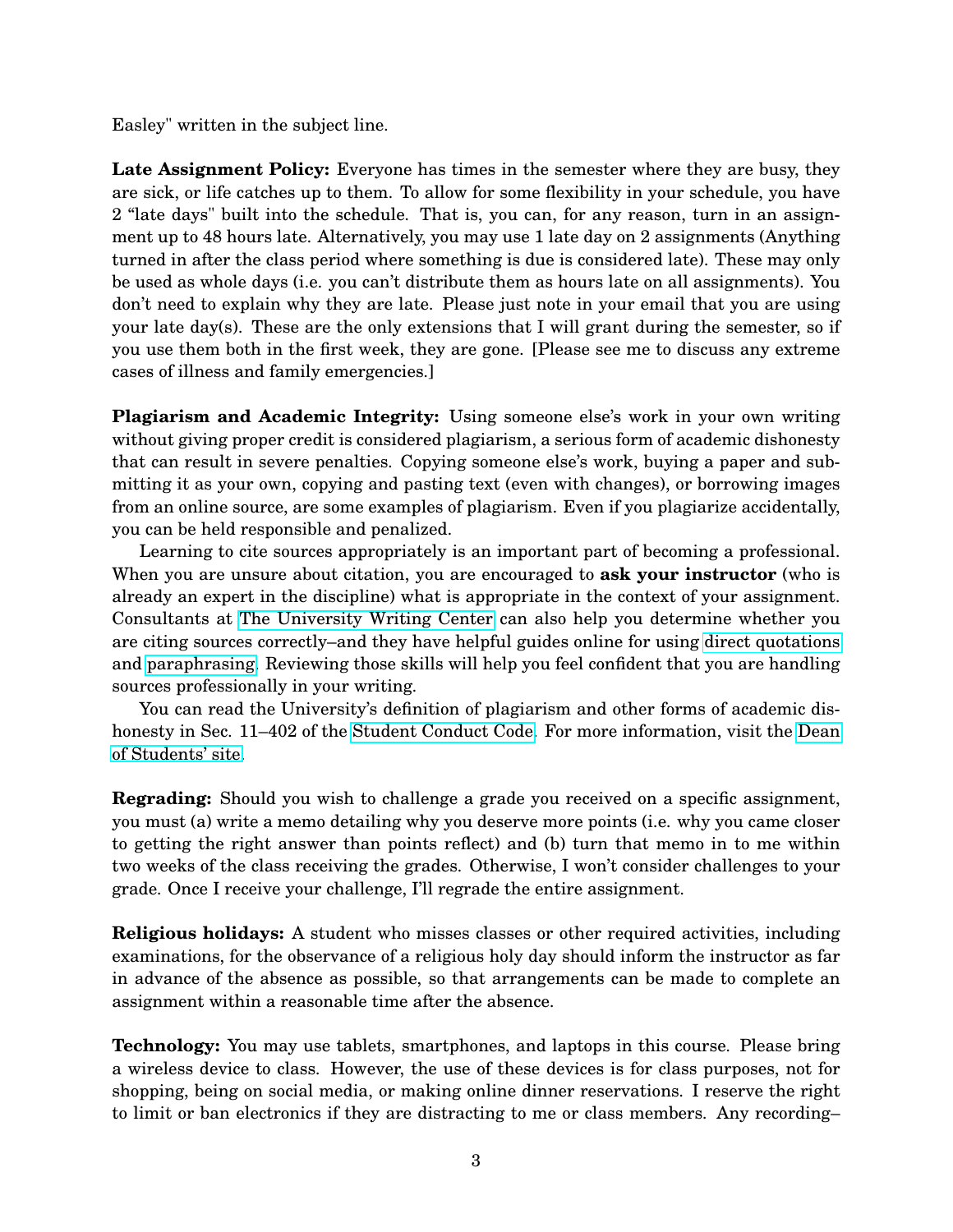audio or visual–of class meetings must be approved by the instructor, and out of courtesy to others in the course, by peers in advance–unless said recordings are part of an Office of Disability Services approved accommodation.

# **Title IX Reporting**

Title IX is a federal law that protects against sex and gender-based discrimination, sexual harassment, sexual assault, sexual misconduct, dating/domestic violence and stalking at federally funded educational institutions. UT Austin is committed to fostering a learning and working environment free from discrimination in all its forms. When sexual misconduct occurs in our community, the university can:

- 1. Intervene to prevent harmful behavior from continuing or escalating.
- 2. Provide support and remedies to students and employees who have experienced harm or have become involved in a Title IX investigation.
- 3. Investigate and discipline violations of the university's relevant policies.

Faculty members and certain staff members are considered "Responsible Employees" or "Mandatory Reporters," which means that they are required to report violations of Title IX to the Title IX Coordinator. We are Responsible Employees and must report any Title IX related incidents that are disclosed in writing, discussion, or one-on-one. Before talking with us, or with any faculty or staff member about a Title IX related incident, be sure to ask whether they are a responsible employee. If you want to speak with someone for support or remedies without making an official report to the university, email [advo](mail:advocate@austin.utexas.edu)[cate@austin.utexas.edu.](mail:advocate@austin.utexas.edu) For more information about reporting options and resources, visit [www.titleix.utexas.edu](https://www.titleix.utexas.edu) or contact the Title IX Office at [titleix@austin.utexas.edu.](mailto:titleix@austin.utexas.edu)

## **Readings**

There are no required textbooks for this course. Instead, the course Canvas page will include a selection of recommended readings related to methodology, examples of good writing, and other useful resources for finishing your thesis.

In addition, students will be in charge of constructing reading lists for their thesis–if you are having difficulty finding appropriate recourses, please let me know right away. We will also cover strategies for finding relevant books and articles in class.

## **Course Outline and Schedule**

**Week 1.** Catching up.

• Optional: Causality, potential outcomes framework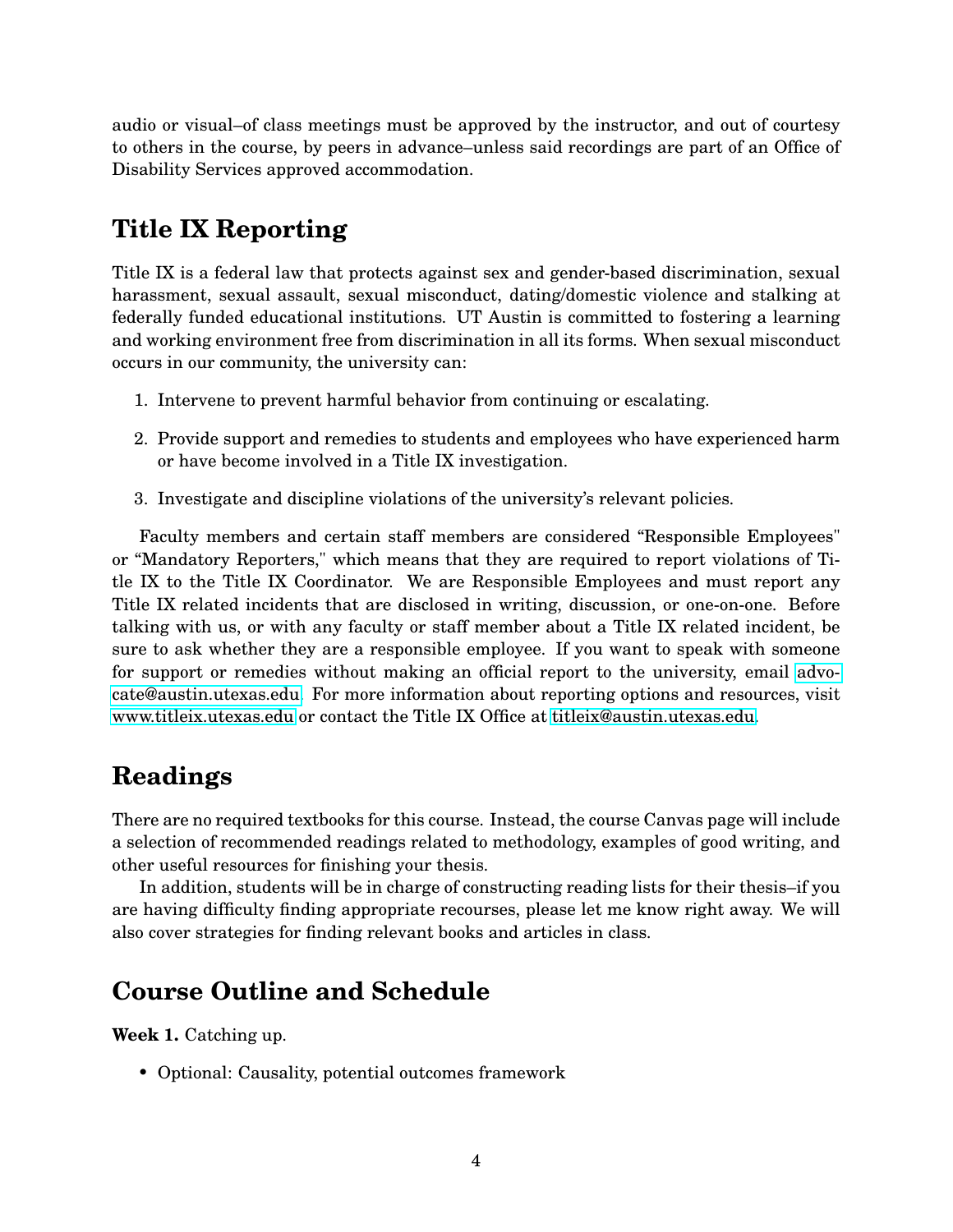**Week 2.** Evidence and analysis

- Optional: Probability theory, regression
- **Assignment due:** Semester plan (1 page)

**Week 3.** Writing case studies

- Guest speaker on political theory
- Optional: Qualitative methods
- **Assignment due:** 5 pages

#### **Week 4.** Peer review

• Optional: Stats lab

#### **Week 5.** Checking in

• **Assignment due:** 5 pages

#### **Week 6.** Peer review

• Optional: Stats lab

#### **Week 7.** Checking in

• **Assignment due:** 5 pages

#### **Week 8.** Peer review

• Optional: Stats lab

#### **Week 9.** Spring break

#### **Week 10.** Checking in

• **Assignment due:** 5 pages

#### **Week 11.** Peer review

• Optional: Workshopping drafts

#### **Week 12.** How to present your work

• Optional: LATFX/ Beamer workshop

#### **Week 13.** Rough drafts, editing, prioritization

• Optional: Workshopping drafts

#### **Week 14.** No class

**Week 15.** Presentations

• **Assignment due:** Final drafts due

**Week 16.** Final class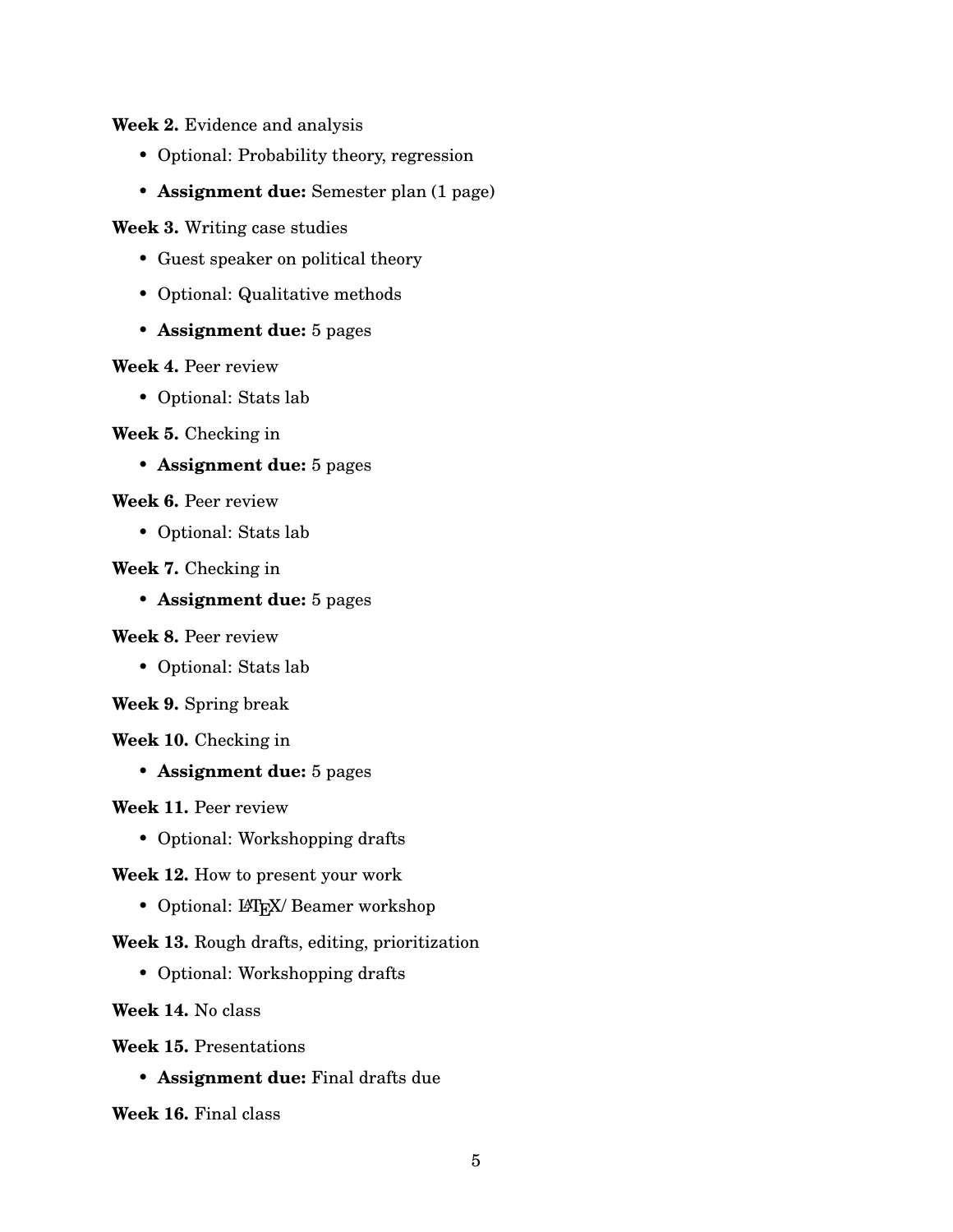## **Recommended readings**

Most of these should be available via the UT library, and some you can borrow from me. Let me know if you have trouble finding any of these.

### **Social science methodology**

Beach, D., & Pedersen, R. B. (2019). Process-tracing methods: Foundations and guidelines. University of Michigan Press.

• *Note: Excellent book on how to do process-tracing in case studies*

Brancati, D. (2018). Social scientific research. Sage.

Gelman, A., & Cortina, J. (Eds.). (2009). A quantitative tour of the social sciences. Cambridge University Press.

Gerring, J. (2006). Case study research: Principles and practices. Cambridge university press.

Gerring, J. (2011). Social science methodology: A unified framework. Cambridge University Press.

• *Note: Excellent (advanced) textbook on social science methodology*

Kellstedt, P. M., & Whitten, G. D. (2018). The fundamentals of political science research. Cambridge University Press.

• *Note: Excellent textbook*

Laitin, D. D. (2003). The perestroikan challenge to social science. Politics & Society, 31(1), 163-184.

• *Note: Good article on tripartite method of comparative research*

Lieberman, E. S. (2005). Nested analysis as a mixed-method strategy for comparative research. American political science review, 99(3), 435-452.

• *Note: Good article on combining qualitative and quantitative methods*

Mahoney, J. (2000). Strategies of causal inference in small-N analysis. Sociological methods & research, 28(4), 387-424.

• *Note: Very good article for thinking about comparative case studies*

Mahoney, J., & Goertz, G. (2006). A tale of two cultures: Contrasting quantitative and qualitative research. Political analysis, 14(3), 227-249.

• *Note: Compares and contrasts quantitative and qualitative research across 10 areas*

Powner, L. C. (2014). Empirical research and writing: A political science student's practical guide.

• *Note: Comes highly recommended*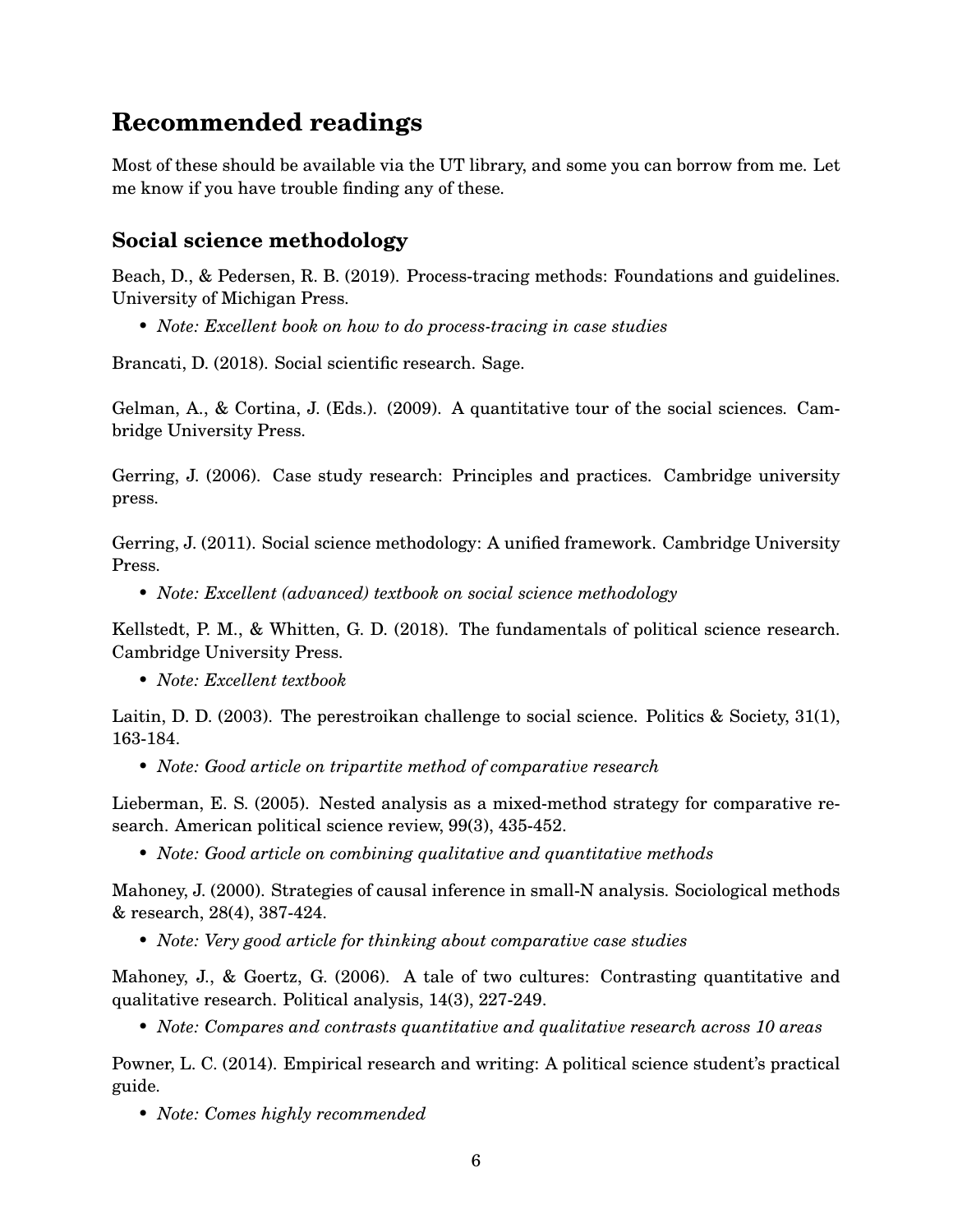Ragin, C. C., & Rihoux, B. (2004). Qualitative Comparative Analysis (QCA): State of the Art and Prospects. Qualitative Methods, 2(2), 3.

• *Note: Focuses on a type of comparative case study method (QCA) that enables more comparisons*

Seawright, J., & Gerring, J. (2008). Case selection techniques in case study research: A menu of qualitative and quantitative options. Political research quarterly, 61(2), 294-308.

• *Note: Excellent article on different types of case selection strategies*

Shapiro, I. (2002). Problems, methods, and theories in the study of politics, or what's wrong with political science and what to do about it. Political theory,  $30(4)$ , 596-619.

### **Software/tutorials**

Advanced R online book (link [here\)](https://adv-r.hadley.nz/index.html)

Data Visualization online course by Dr. Andrew Heiss (link [here\)](https://datavizm20.classes.andrewheiss.com/)

Healy, K. (2018). Data visualization: a practical introduction. Princeton University Press. (online [here\)](https://socviz.co/)

Monogan, J. E. (2015). Political analysis using R. Springer. (UT has digital copies)

### **Examples of good writing**

Adams, J., Ezrow, L., & Somer-Topcu, Z. (2011). Is anybody listening? Evidence that voters do not respond to European parties' policy statements during elections. American Journal of Political Science, 55(2), 370-382.

Bartlett, R. C. (2015). How to rule the world: an introduction to Xenophon's the education of Cyrus. American Political Science Review, 109(1), 143-154.

Bawn, K., & Somer-Topcu, Z. (2012). Government versus opposition at the polls: How governing status affects the impact of policy positions. American Journal of Political Science, 56(2), 433-446.

Doner, R. F., Ritchie, B. K., & Slater, D. (2005). Systemic vulnerability and the origins of developmental states: Northeast and Southeast Asia in comparative perspective. International organization, 59(2), 327-361.

Leeds, B. A. (2003). Do alliances deter aggression? The influence of military alliances on the initiation of militarized interstate disputes. American Journal of Political Science, 47(3), 427-439.